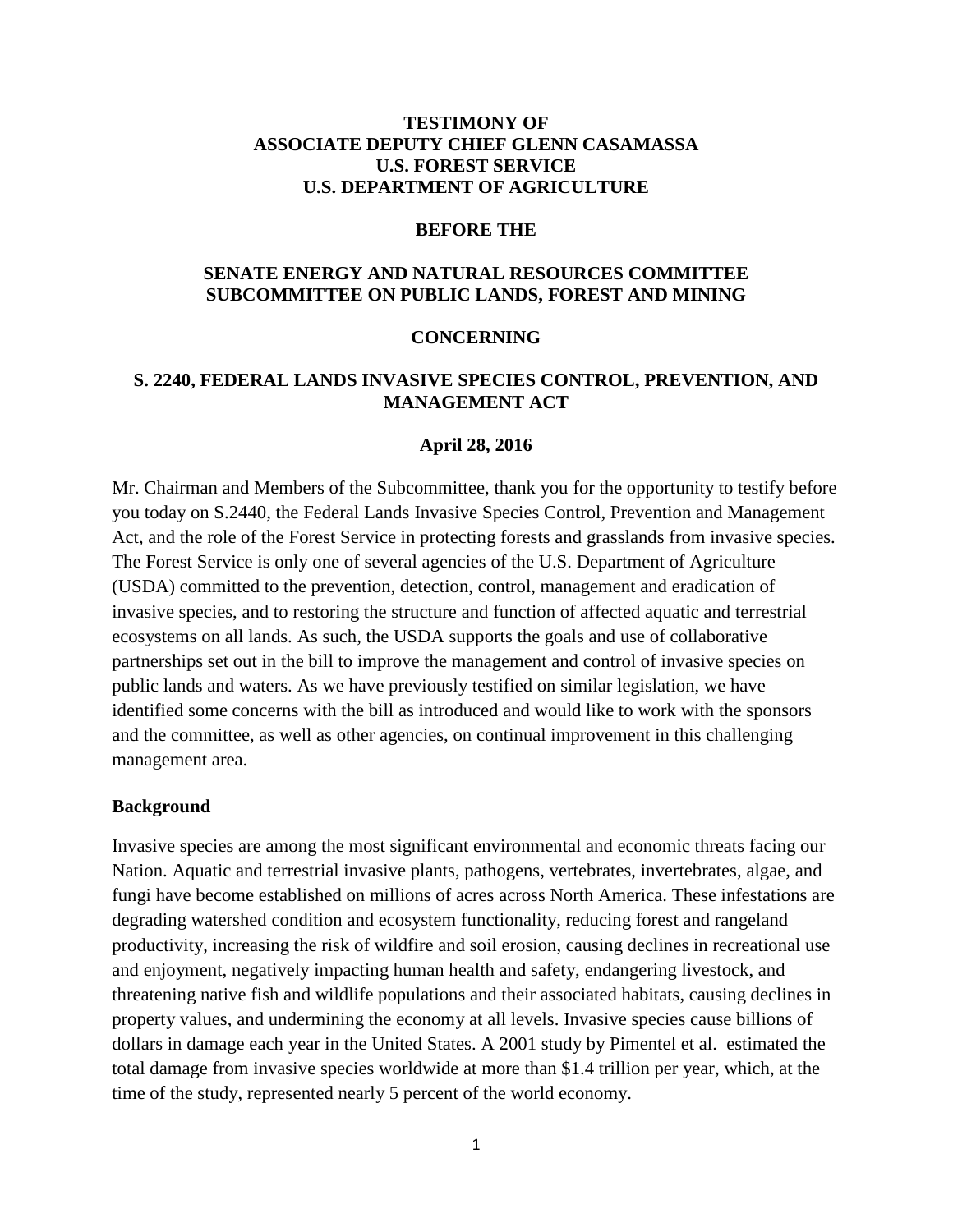Burgeoning global trade and transportation have facilitated the spread of many species among continents well beyond their native range. With a continued increase in the number of people living in, enjoying, and using forests, grasslands, and water resources, the likelihood of invasive species spreading through transportation and recreational activities is also rising. As a result, many species of invasive plants, pathogens, vertebrates, invertebrates, and other harmful exotic species have been introduced to our Nation's aquatic and terrestrial ecosystems. Many of these have become established within these ecosystems.

## **Responsibilities and Capabilities of the Forest Service**

The Forest Service plays an important role in the Nation's efforts to address the threat of invasive species across the landscape through our National Forest System, State and Private Forestry, Research and Development, and International program areas. In this testimony we will explore how individually and collectively these programs work together to address invasive species threats.

With internationally recognized land management and scientific expertise, the Forest Service is well suited to address the many challenges of invasive species. The Forest Service continues to play an important national and international leadership role in advancing the understanding of the invasive species problem. The wide ranging authorities of the Forest Service allow us to work with partners to combat invasive species across all lands, public and private. We also develop methods, tools, and approaches, through which these harmful exotic species can be detected, prevented, controlled, and eradicated.

At the national, regional, State and local levels the Forest Service works extensively with county, State, Tribal, Federal, and private stakeholders to proactively implement invasive species management activities across the broader landscape. Through an "all lands approach" the Forest Service provides a wide range of technical and financial assistance to help manage invasive species. The Forest Service works closely with State forestry agencies to implement State Forest Action Plans to protect the forest from threats.

The Forest Service has also been a major financial supporter for the establishment of local invasive species cooperatives, including Cooperative Weed Management Areas (CWMAs) and Cooperative Invasive Species Management Areas (CISMAs), for nearly two decades, under the National Fish and Wildlife Foundation's "Pulling Together Initiative" grant program. This Federal grant program led to the establishment and sustainability of dozens of CWMA and CISMA areas across the nation to expand public and private partnerships against invasive species.

In each region of the country, the Forest Service is also a partner in implementing priority invasive species management actions identified in State invasive species management plans, supporting the implementation of the invasive species components of State Wildlife Action Plans, helping to develop local and regional invasive species management strategies, and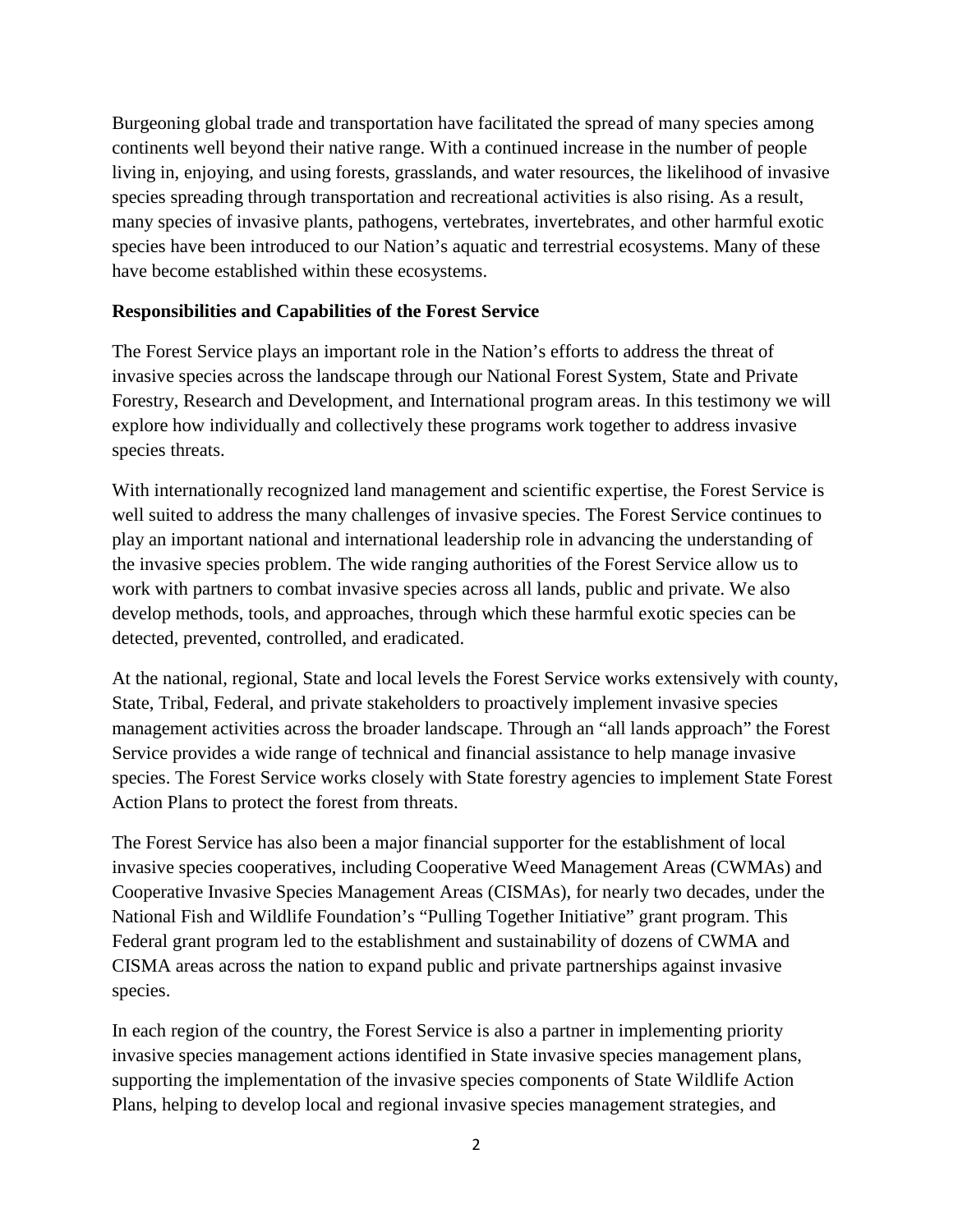providing local support to prevent the spread of invasive species. As an example, the Forest Service plays several important roles in implementing the USDA obligations and priorities under the national Quagga-Zebra Mussel Action Plan, developed through a Federal-State collaboration to prevent and control the spread of these high-risk invasive mussels across the U.S. These partnerships help achieve our agency watershed restoration and protection goals.

The Forest Service also provides interagency leadership and support as a member of the Federal Interagency Committee for the Management of Noxious and Exotic Weeds, the Aquatic Nuisance Species Task Force, and the Federal Interagency Committee for the Management of Invasive Terrestrial Animals and Pathogens. In addition, the Forest Service serves as an active member of the Invasive Species Committee of the Association of Fish and Wildlife Agencies. Through these partnerships the Forest Service continues to expand national and State efforts to address the invasive species threat.

## **Forest Service Invasive Species Management Activities**

As one of the largest Federal land management agencies in the country, the Forest Service has the responsibility for the stewardship of over 193 million acres of public lands within the National Forest System. This vast and nationally significant system extends from Alaska to the Caribbean, and includes examples of nearly every type of aquatic and terrestrial ecosystem in North America. These lands and waters are under tremendous pressures from aquatic and terrestrial invasive plants, algae, pathogens, fungi, vertebrates, and invertebrates. Effective management of these harmful exotic species which threaten the National Forest System and all lands is a critical part of the agency's land stewardship responsibility.

The recognition that national forests and grasslands play a key role in the local, regional, and national battle against aquatic and terrestrial invasive species is reflected by the annual expansion of on-the-ground management efforts to address a wide range of invasive species challenges. To accelerate this expansion, a new national Invasive Species Management Policy for the National Forest System was issued to the field in late-2011. It is viewed as a comprehensive national policy for invasive species management in the Federal land management sector. The new policy defines and clarifies the authorities, scope, roles, and responsibilities associated with National Forest System management activities against aquatic and terrestrial invasive species. A few examples of the requirements in this new policy include:

- Requiring that Forests work closely with local communities, including State, local, and Tribal interests, to address a variety of invasive species challenges across the landscape.
- Increasing program transparency, performance accountability, and management effectiveness against priority aquatic and terrestrial invasive species at all levels.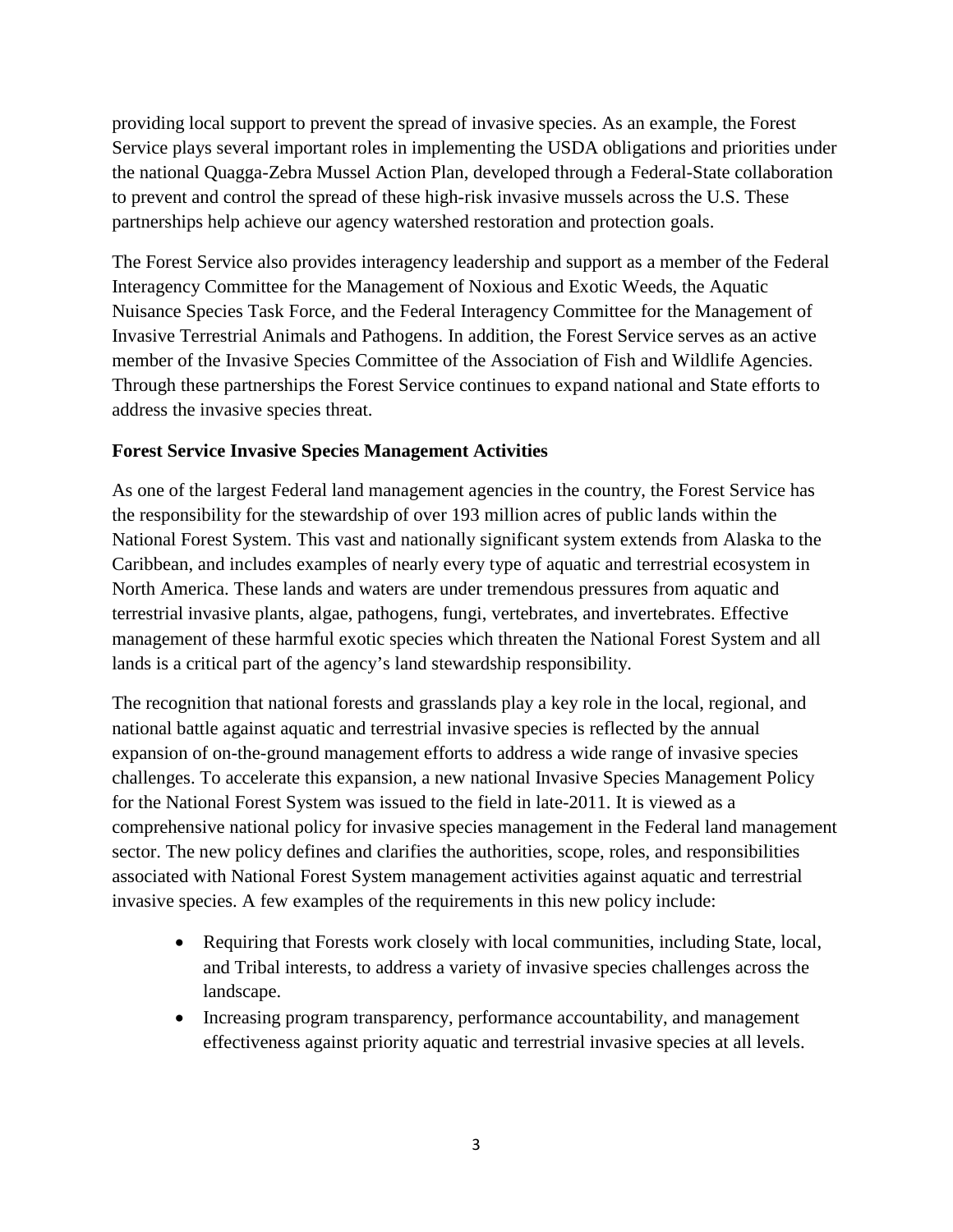- Requiring the use of invasive species-free materials and products, and the decontamination of vehicles and equipment to reduce the spread of aquatic and terrestrial invasive species to, and from, national forests and grasslands.
- Prioritizing prevention, and early detection and rapid response, activities to maximize management efficiency over time.

Forest Service invasive species management performance is outcome driven, with a focus on treating and restoring priority areas to improve watershed condition and reduce the long-term impacts of invasive species. To achieve this, national forests and grasslands typically treat nearly 400,000 acres of priority aquatic and terrestrial invasive species infestations annually using an integrated management approach. Since 2007, more than two million acres of lands and waters have been restored to protect against aquatic and terrestrial invasive species across National Forest System lands and waters; with very high treatment efficacy rates each year.

The Forest Service's State and Private Forestry programs provide a wide range of assistance to States, Tribes, and others to better manage private and other public natural resources. The Forest Service provides technical and financial assistance to State natural resource and agricultural agencies, Tribal governments, and other Federal land management agencies to respond to and manage forest pests that threaten the Nation's 851 million acres of rural and urban forests of all ownerships. The Urban and Community Forestry program works with community partners in the detection, monitoring, containment, and when possible, eradication of invasive species and provides funding and technical assistance to States to support canopy restoration and management.

We also work closely with sister USDA agencies to coordinate prevention and management of invasive species across all lands. USDA has the largest Federal role in invasive species management because of its responsibility to offer technical assistance to responsible agencies who quarantine goods coming into the country; manage more than 193 million acres of national forests and grasslands; conduct research; and provide technical assistance to the private sector and in large agricultural pest control projects. The USDA Agricultural Research Service (ARS) conducts research in extremely diverse areas involving prevention, control and management of invasive species. For example, ARS provides research in support of action agencies such as the Animal and Plant Health Inspection Service (APHIS), to reduce the rate of introduction of invasive species, and to rapidly detect, identify and eradicate incipient species.

APHIS is a multi-faceted agency with a broad mission area that includes protecting and promoting U.S. agricultural health, regulating certain genetically engineered organisms, administering the Animal Welfare Act and carrying out wildlife damage management activities. APHIS's mission has expanded over the years to include protection of public health and safety as well as natural resources that are vulnerable to invasive pests and pathogens.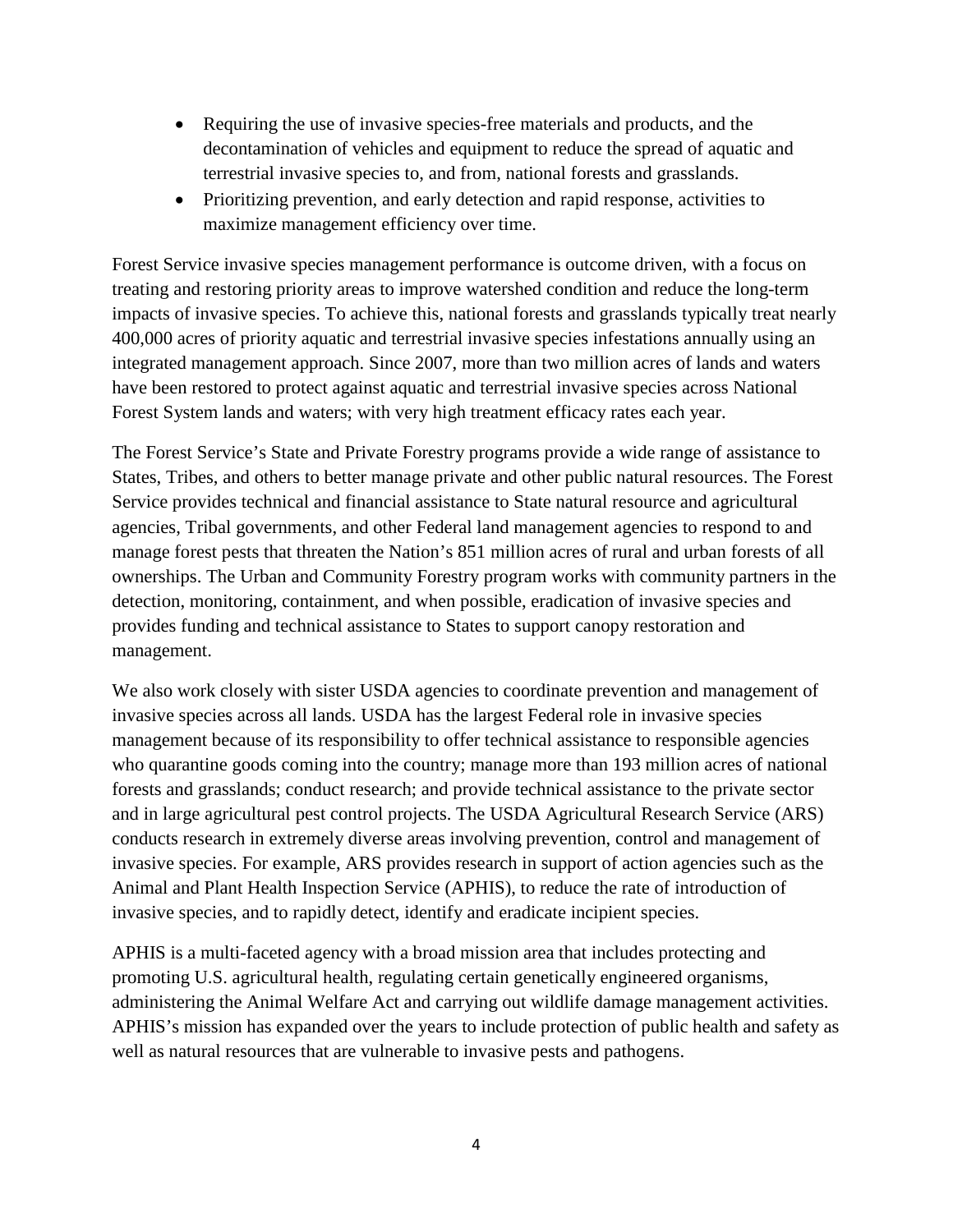The Natural Resources Conservation Service (NRCS) has become a conservation leader for all natural resources, ensuring private lands are conserved, restored, and more resilient to a changing climate. NRCS helps agriculture producers and private landowners tackle invasive species problems in four major ways: technical and financial assistance to manage invasive species; conservation initiatives that work at a landscape scale to address natural resource concerns, including invasive species; Conservation Innovation Grants with partner entities to support development and implementation of innovative approaches and strategies to address invasive species; and Plant Materials Center research geared toward invasive plant species management and restoring areas where invasive plant species have been removed.

The Forest Service Forest Health Protection program directs and implements measures to prevent, detect, contain, and suppress unwanted native and invasive insects, pathogens, and plants affecting trees and forests. Since the start of FY 2014, State and Private Forestry programs have provided \$1.8 million in essential matching funds and technical assistance to State governments to combat economically significant weed threats to State and private forest lands. Since 2000, the Forest Service, working in partnership with States and other Federal agencies, has implemented a national Slow the Spread (STS) strategy to minimize the rate at which gypsy moth spreads into uninfested areas. The STS program has reduced the spread of gypsy moth more than 60 percent from the historical level of 13 miles per year. In only 12 years, this program has prevented impacts on more than 100 million acres.

Forest Health Protection and partners from cooperating States conduct an annual collaborative forest pest surveys on over 400 million acres of Federal and cooperative forest land. Additionally, we have developed a pest website [\(http://foresthealth.fs.usda.gov/portal/Flex/APE\)](http://foresthealth.fs.usda.gov/portal/Flex/APE) and the annual report, Major Forest Insect and Disease Conditions in the United States [\(http://www.fs.fed.us/foresthealth/publications/ConditionsReport\\_2012.pdf\)](http://www.fs.fed.us/foresthealth/publications/ConditionsReport_2012.pdf), to track and report on invasive insects and diseases affecting our Nation's forests.

In FY 2013, Forest Service Research and Development delivered 193 invasive species tools including the identification of key pathways for invasion by new forest pests; best management practices for significantly reducing invasive plants spread during timber harvesting operations; evaluating the establishment of a biological control agent for emerald ash borer (EAB); and a model of future pest risk that can be used to make prevention efforts more cost effective.

The Forest Service International Programs also work to protect our forests from invasive species damage. For example, the program works with Chinese counterparts who have partnered with us to address one of the most destructive invasive forest pests, the EAB. The Forest Service continues to work with ARS to better understand why the borer is so resilient and pervasive. This will help predict and prevent potential future outbreaks by related wood boring beetles. With an aim of identifying biocontrol mechanisms, a partnership was formed between the Forest Service's Northern Research Station, the ARS and counterparts in China. With support from International Programs, the team is working to find natural enemies of EAB in its native range.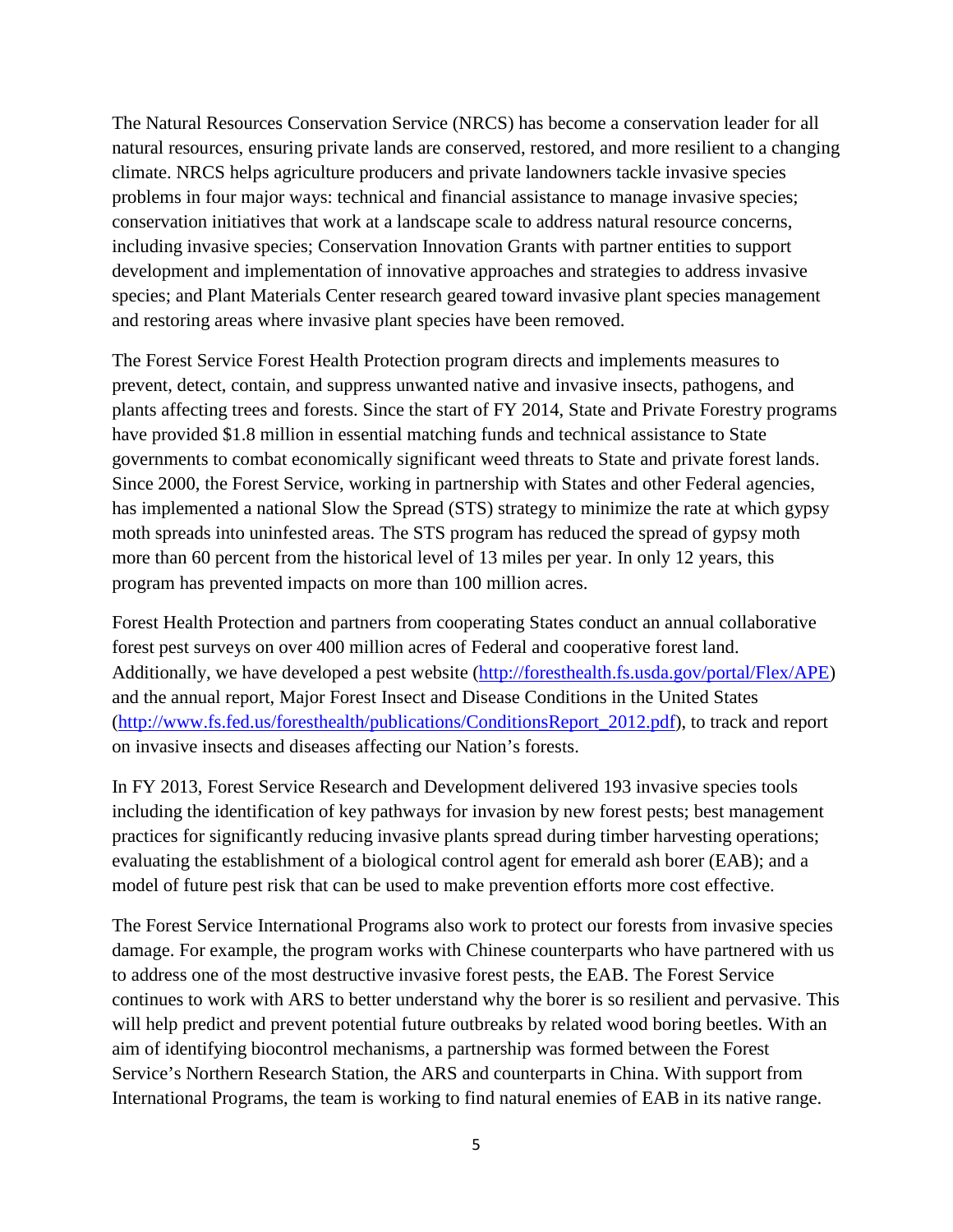## **Strategic Approach to Invasive Species Management**

To ensure the continued production of needed goods, services, and values from our Nation's terrestrial and aquatic ecosystems, the Forest Service takes a strategic approach for managing invasive species across all program areas. This approach includes prevention, early detection and rapid response, control and management, restoration and rehabilitation, and technical assistance.

## *Prevention*

The most effective strategy to protect forests, waterways, and grasslands from invasive species is to prevent invasive species introduction and establishment. Containing known infestations is also important for blocking the spread of invasive species from infested lands to surrounding areas. We coordinate with Federal and State regulatory agencies to understand pathways for introductions, implement quarantine regulations, survey for invasive species, and educate the public about invasive pest threats and how to prevent the spread of invasive species.

Forest Service researchers in partnership with APHIS are working with industry partners to reduce the introduction of invasives into the U.S. through shipments of wood products and packaging and the live plant trade. Additionally, Forest Service scientists and managers at the Eastern and Western Threat Centers are working closely with domestic and international partners to develop a comprehensive database for prediction, prevention, and proactive management of invasive plants. A public education campaign developed by the Forest Service in partnership with Wildlife Forever recruits hunters, anglers, and recreational boaters to help prevent the spread of aquatic invasive species such as quagga and zebra mussels and Eurasian milfoil.

# *Early Detection and Rapid Response*

As a critical second-line of defense against invasive species threats, the Forest Service develops and implements efficient survey and monitoring tools and technologies to facilitate early detection of aquatic and terrestrial invasive species across the landscape, including in urban areas, and to rapidly assess their potential impact on the environment. Using a coordinated and collaborative approach with local, State, Tribal, and other Federal partners, the Forest Service is then able to respond rapidly to new infestations to eradicate or contain those populations before the can spread.

The Forest Service has supported development of a mapping system used nationally by cooperating agencies and weed management organizations to document distribution of invasive species, and has developed an integrated user interface to efficiently collect and map inventory and treatment information for all terrestrial and aquatic invasive species across the National Forest System. Additionally, Forest Service scientists developed a test capable of detecting the fungal pathogen that causes white-nose syndrome (WNS) in bats. The test is being used to identify infested caves, so that Forest Service and other land managers might selectively restrict access to those caves and mines to help slow the spread of WNS.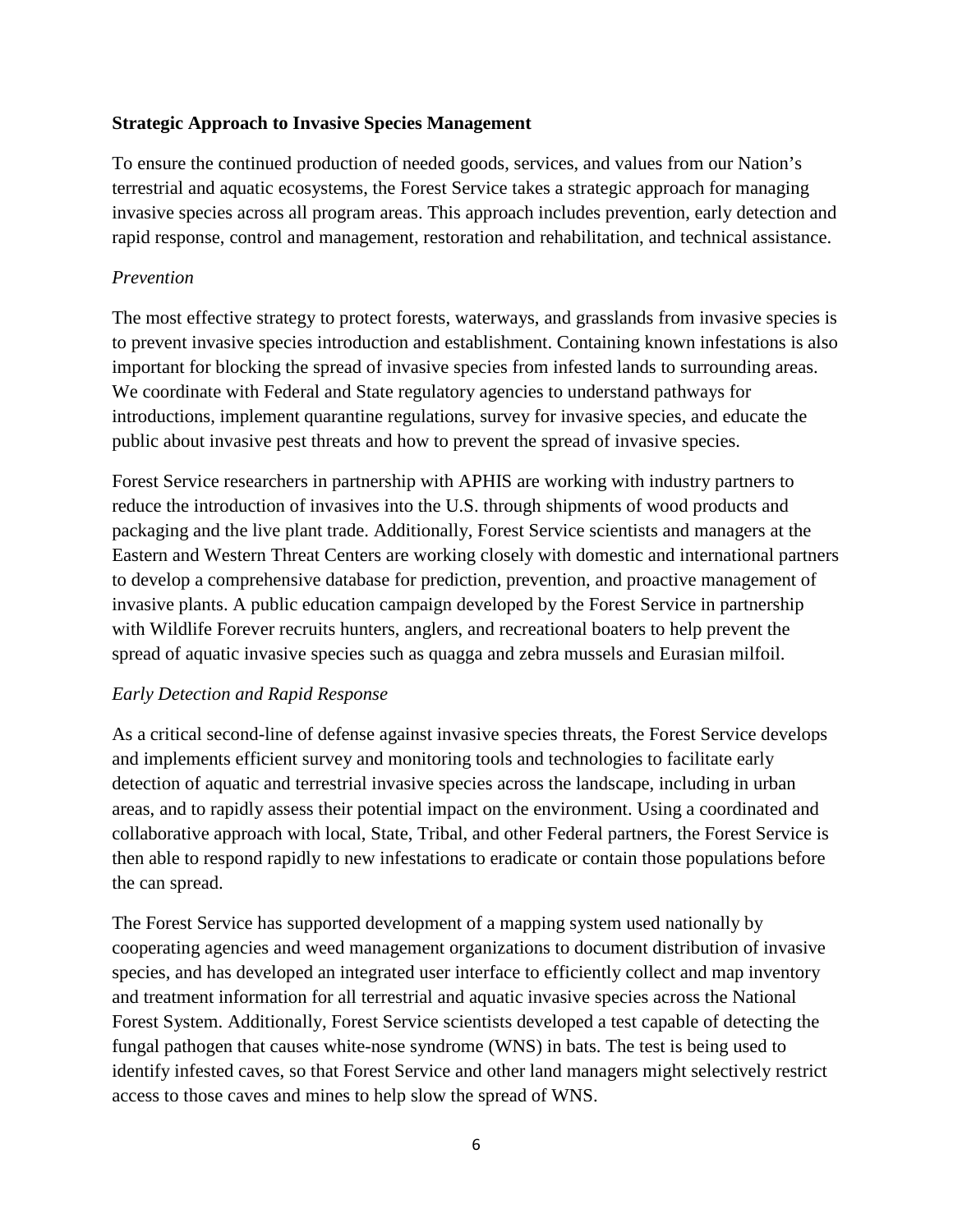#### *Control and Management*

The Forest Service directly intervenes to manage populations of invasive species that threaten forest and grassland health and sustainability. Rapid response following early detection is used to eradicate new infestations. If eradication is not feasible, Integrated Pest Management (IPM) and adaptive management techniques are implemented to help maintain ecosystem function. This includes research and management to increase the resilience of threatened ecosystems to mitigate the impacts of pests. Using new research tools, and the authorities and requirements defined within our new Invasive Species Management Policy (Forest Service Manual 2900), the Forest Service coordinates closely with external stakeholders to implement effective control and management activities on millions of priority areas throughout the National Forest System.

For example, the Jackson and Buffalo Ranger Districts of the Bridger-Teton National Forest in Wyoming include the majority of the land within the Jackson Hole Weed Management Association, where the Forest Service identified approximately 7,000 priority acres for early detection and immediate eradication efforts. In total, the Forest Service successfully eradicated 15 priority species from those 7,000 acres. When oak trees started dying in the San Francisco Bay Region, the Forest Service Pacific Southwest Research Station developed a collaborative research response that helped identify the cause—a water mold previously unknown to science. The combined efforts of the Forest Service with APHIS and numerous partners via the California Oak Mortality Task Force have reduced the human-assisted spread of Sudden Oak Death and helped communities in the 14 infested coastal counties in California and Oregon deal with the infestation.

# *Restoration and Rehabilitation*

Restoring landscapes that have been impacted by invasive species or associated management activities is necessary for improving ecosystem integrity and function and may reduce vulnerability to invasive species establishment in the future. Restoring and maintaining the health, functions, and productivity of areas affected by invasive species is consistent with management guidance on restoring national forests and the effective use of native species.

For example, In order to restore cutthroat trout populations to streams, non-native trout are replaced with genetically pure cutthroat populations. After a decade of restoration efforts, Cherry Creek, on the Gallatin National Forest, now contains the largest genetically pure population of this cutthroat trout subspecies in the upper Missouri River drainage area. The Forest Service strives to utilize cost-effective methods; however we note the importance of providing discretion to land managers to choose appropriate methods, in full consideration of a balance of land management objectives. There may be situations in which the lowest cost option for invasive species management is not the best option for achieving multiple objectives on the landscape.